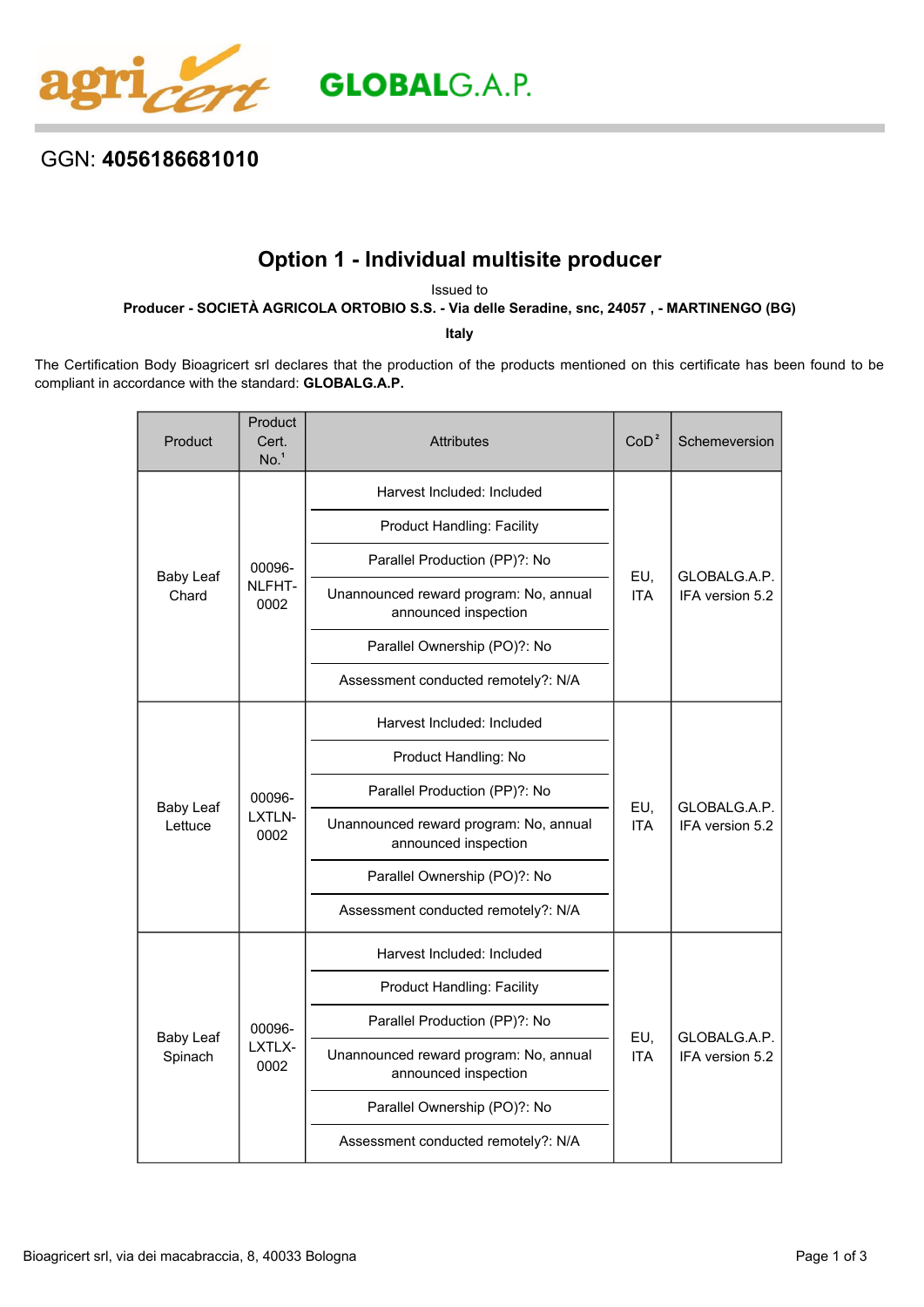| Product                                | Product<br>Cert.<br>No. <sup>1</sup> | <b>Attributes</b>                                              | CoD <sup>2</sup>  | Schemeversion                   |
|----------------------------------------|--------------------------------------|----------------------------------------------------------------|-------------------|---------------------------------|
| <b>Baby Leaf</b><br><b>Wild Rocket</b> | 00096-<br>LXTLT-<br>0002             | Harvest Included: Included                                     | EU,<br><b>ITA</b> | GLOBALG.A.P.<br>IFA version 5.2 |
|                                        |                                      | Product Handling: No                                           |                   |                                 |
|                                        |                                      | Parallel Production (PP)?: No                                  |                   |                                 |
|                                        |                                      | Unannounced reward program: No, annual<br>announced inspection |                   |                                 |
|                                        |                                      | Parallel Ownership (PO)?: No                                   |                   |                                 |
|                                        |                                      | Assessment conducted remotely?: N/A                            |                   |                                 |
| Corn Salad /<br>Lamb's<br>Lettuce      | 00096-<br>LXTLF-<br>0002             | Harvest Included: Included                                     | EU,<br><b>ITA</b> | GLOBALG.A.P.<br>IFA version 5.2 |
|                                        |                                      | <b>Product Handling: Facility</b>                              |                   |                                 |
|                                        |                                      | Parallel Production (PP)?: No                                  |                   |                                 |
|                                        |                                      | Unannounced reward program: No, annual<br>announced inspection |                   |                                 |
|                                        |                                      | Parallel Ownership (PO)?: No                                   |                   |                                 |
|                                        |                                      | Assessment conducted remotely?: N/A                            |                   |                                 |
| Perrenial<br>Wall-Rocket<br>(Herb)     | 00096-<br>LXTLK-<br>0002             | Harvest Included: Included                                     | EU,<br><b>ITA</b> | GLOBALG.A.P.<br>IFA version 5.2 |
|                                        |                                      | Product Handling: No                                           |                   |                                 |
|                                        |                                      | Parallel Production (PP)?: No                                  |                   |                                 |
|                                        |                                      | Unannounced reward program: No, annual<br>announced inspection |                   |                                 |
|                                        |                                      | Parallel Ownership (PO)?: No                                   |                   |                                 |
|                                        |                                      | Assessment conducted remotely?: N/A                            |                   |                                 |
| Spinach                                | 00096-<br>LXTNF-<br>0002             | Harvest Included: Included                                     | EU,<br><b>ITA</b> | GLOBALG.A.P.<br>IFA version 5.2 |
|                                        |                                      | Product Handling: No                                           |                   |                                 |
|                                        |                                      | Parallel Production (PP)?: No                                  |                   |                                 |
|                                        |                                      | Unannounced reward program: No, annual<br>announced inspection |                   |                                 |
|                                        |                                      | Parallel Ownership (PO)?: No                                   |                   |                                 |
|                                        |                                      | Assessment conducted remotely?: N/A                            |                   |                                 |

## **Online Certificate Validation Tool**

All listed information refers to the certificate of the producer and reflects current certification information in the database as of the log date. The current status of this certificate can be verified at **[https://database.globalgap.org/search](https://database.globalgap.org/globalgap/search/SearchMain.faces)**

- <sup>1</sup> GLOBALG.A.P. Product Certificate Number
- <sup>2</sup> Countries of Destination. The countries where the product is intended to be sold.